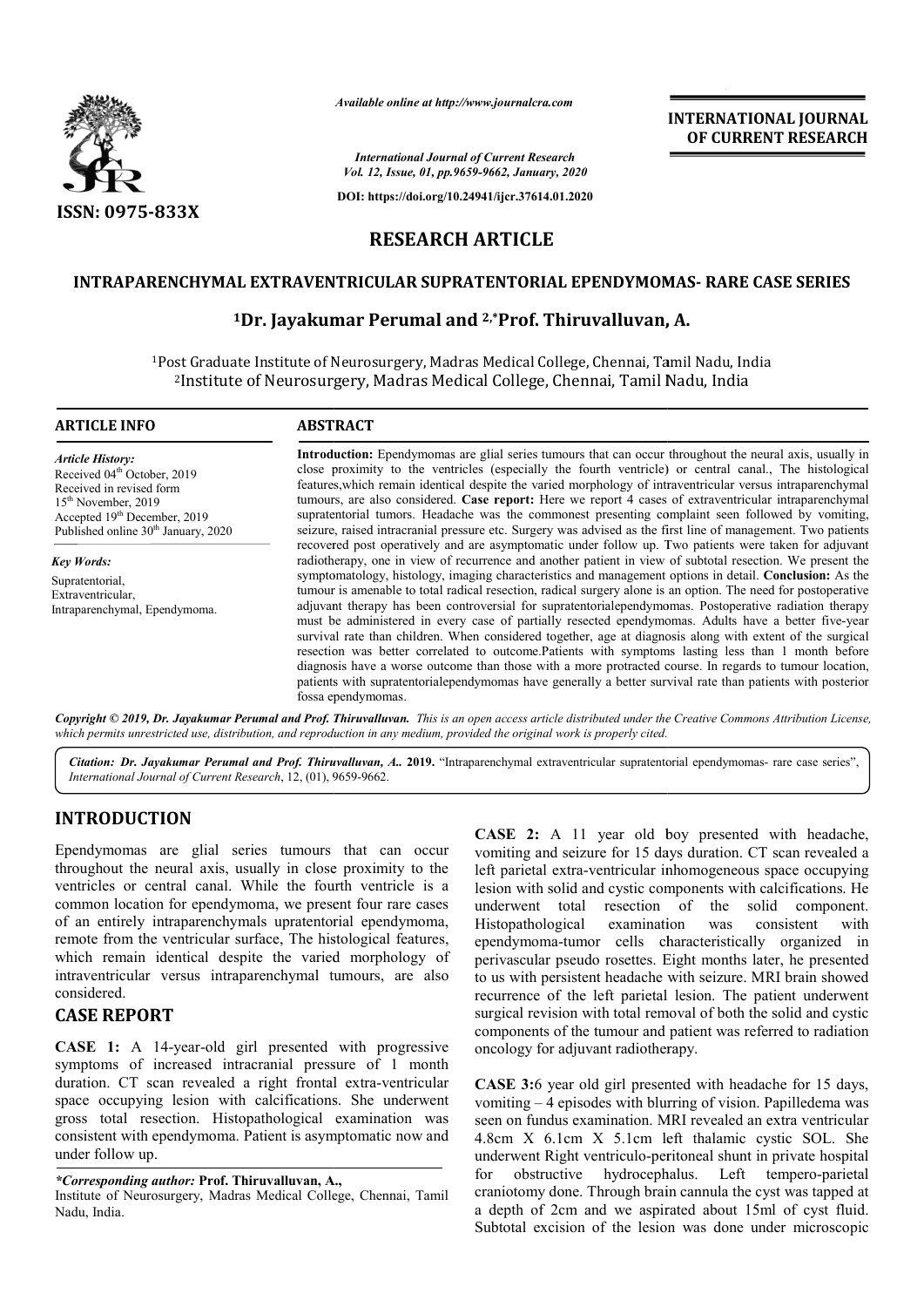guidance. Lateral wall of ventricle with thin rim of brain parenchyma was intact. Post-operative period was uneventful. Patient was referred to radiation oncology for adjuvant radiotherapy and kept under follow up.

**CASE 4:**18 year old male came with complaints of headache for past one month, 2 episodes of seizures and right hemiparesis for 15days.Left fronto-parietal craniotomy was done. Corticotomy was done and we exposed the solid component which was reddish-gray, glistening, highly vascular and friable. Gross total resection of the tumor was done..Microscopic examination of the resected specimen showed a clear cell tumor with cells predominantly arranged in sheets and nests, without any unequivocal areas of perivascular pseudorossettes or ependymal rosettes. Individual tumor cells were round to oval with clear cytoplasm, having round hyperchromatic nuclei and inconspicuous nucleoli. Focally, cells showed mild anisonucleosis, nuclear atypia and increased mitosis (4-6/hpf). Areas of reactive gliosis, calcification and endothelial proliferation were also present. IHC showed immunoreactivity for GFAP, strong positivity for vimentin and dot positivity for EMA. This confirmed the diagnosis of intraparenchymal clear cell ependymoma.

### **DISCUSSION**

In 1863, Virchow defined ependymomas as tumors with ependymal cells forming ependymal rosettes and perivascular pseudorosettes (Ho, 2001). Ependymomas are glial derived tumours that can occur throughout the neural axis, usually in close proximity to the ventricles (especially the  $4<sup>th</sup>$  ventricle) or central canal. Extra ventricular ependymoma arise from trapping of embryonic rests of ependymal tissue in the developing cerebral parenchyma. They account for ~5% of all neuroepithelial neoplasms, ~10% of all pediatric brain tumors and up to 33% of brain tumors occurring in those less than 3 years of age. This distribution correlates with molecularly distinct tumors which in turn have different epidemiology and prognosis : posterior fossa: 60%,supratentorial ependymoma: 30%, spinal cord/canal: 10%.

Pathophysiology: As its name implies, extra-ventricular ependymomas arise outside the walls of the ventricular system. One of the etiological theories is based on the postulate that, remnant nests of ependymal cells are present in the frontal lobe, anterior and inferior to the normal extent of the frontal horns of the lateral ventricles; these remnants come from an extension toward the frontal lobe bases of the frontal horns, socalled "olfactory ventricle", that collapses and regresses during normal development. However, random distribution of ependymomas around the periventricular region is also seen, rather than restriction to the angles of the ventricles (Furie, 1995).

**Macroscopic appearance:** Macroscopically, ependymomas tend to be well defined, lobulated, grey or tan-colored soft and frond-like tumors which are moderately cellular They may have focal areas of calcification.

**Microscopic appearance:** Microscopically, these tumors are characterized by well-differentiated cells. Characteristic features include ependymal rosettes, which are uncommon but pathognomonic and perivascular pseudorosettes which are far more common and seen in most of ependymomas (Wippold, 2006).



**Figure 1. T1 weighted MRI with contrast showing a heterointense lesion in left frontoparietal region with hemorrhagic/necrotic component with irregular peripheral enhancement**



**Figure 2. HPE showing perivascular pseudorosette**

**Diagnostic imaging:** Ependymomas are typically heterogeneous masses with areas of necrosis, calcification, cystic change and hemorrhage frequently seen. This results in a heterogeneous appearance on all modalities. Intraparenchymal lesions (usually supratentorial) are generally large and variable in appearance, ranging from completely solid, enhancing masses to cysts with a mural nodule, or more heterogeneous masses (Smith, 2013). They are believed to arise from trapping of embryonic rests of ependymal tissue in the developing cerebral parenchyma. In CT, coarse calcification is common (50%) , followed by cystic areas (50%) with solid component iso- to hypointense with heterogeneous enhancement and variable haemorrhage. In MRI, T1 shows solid portions of ependymoma typically asisointense to hypointense relative to white matter (Smith, 2013). T2 shows hyperintense region relative to white matter which is more reliable in differentiating tumor margins than non-contrast T1-weighted images (but less reliable than contrast enhanced  $T1)T2^*$  (e.g. SWI) shows foci of blooming from hemorrhageor calcification. T1 Contrast enhanced (Gd)- shows heterogeneous enhancement, useful in differentiating tumor from adjacent vasogenicedema and normal brain parenchyma. DWI/ADC shows restricted diffusion of solid components, especially in anaplastic tumor. Diffusion should be interpreted with caution in masses with significant hemorrhage or calcification.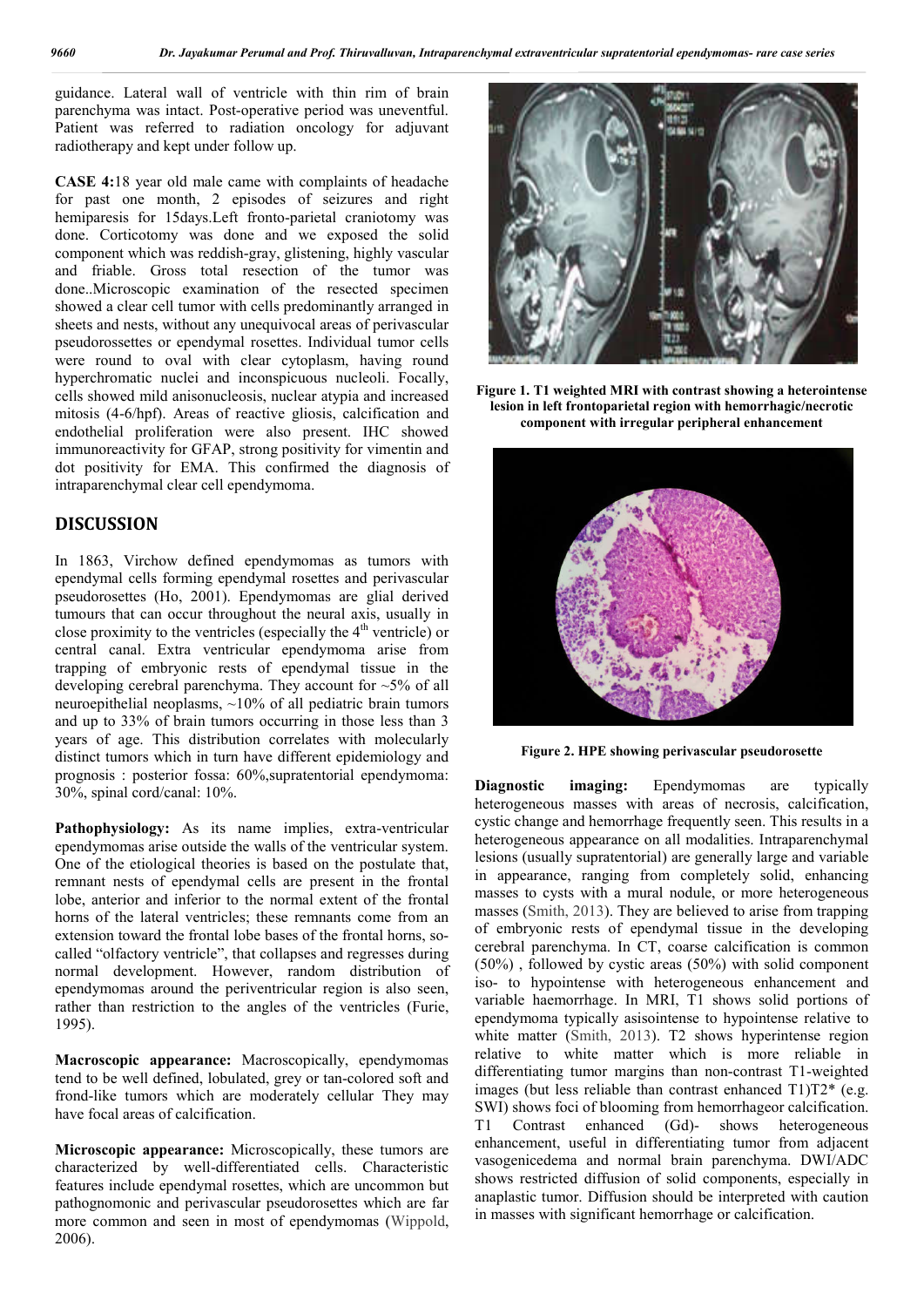MRS shows Choline peak elevation according to the cellularity of tumor, NAA peak reduction, elevated Cho/Cr ratio and lipid and lactate rise when degeneration occurs. Although CSF seedingis uncommon when compared to tumors like medulloblastomas, careful examination of the entire neuraxis is required. There is no specific MR image for intra parenchymal ependymomas. They may include calcifications in different patterns, or have heterogeneous enhancement. Differential diagnoses include oligodendroglioma, astrocytoma, germ cell tumors, desmoplastic infantile ganglioglioma, and primitive neuroectodermaltumor. The supratentorialependymomas tend to be larger in size than those infratentorial. Armington *et al*. (1995) found that 94% of supratentorialtumors manifest with a size larger than 4 cm, while most infratentorialependymomas are significantly smaller at presentation. Their shape is irregular in the posterior fossa accommodating to shape of ventricle or cisterns; however they are spherical in the cerebral hemisphere. Supratentorialependymomas often contain a cystic component, while infratentorialependymomas are more often solid tumors (Furie, 1995; Armington, 1985). Signal from ependymal cysts is higher than that from CSF. FLAIR sequence better visualizes the border between tumor and ventricular wall. Calcifications, ranging from small punctuate foci to large masses, are very common in both infra and supratentorialependymomas (40-80% of cases) (Armington, 1985; Morrison, 1984). Our patient presented with a tumor larger than 4 cm in size, mainly cystic with calcifications imbedded in the wall and in the solid part.

**Histopathology:** Contrary to the brain infiltrating fibrillaryastrocytomas, most extraventricularependymomas are well circumscribed and well demarcated from the normal cerebral parenchyma thus amenable to total surgical excision. At histological analysis, ependymomas are moderately cellular tumors with rare mitotic figures. The tumor cells are characteristically organized in perivascular pseudorosettes and, less commonly, ependymal rosettes. Shuangshoti *et al*. (Shuangshoti, 2005) found that there was no significant relation between histopathology, Ki-67 proliferation index, p53 immunolabeling, tumorploidy, and biological behavior.

**Treatment:** As the tumor is amenable to total radical resection, radical surgery alone is a reasonable option as the initial treatment for solid extraventricula rtumors located far from clinically eloquent brain areas. A postoperative MRI with contrast has also been recommended for further evaluation of the extent of resection (Vinchon, 2001; Palma, 2000). Early second-look surgery may be proposed to achieve total excision in selected patients with accessible residual tumor detected on postoperative MRI (Vinchon, 2001). The need for postoperative adjuvant therapy has been controversial for supratentorialependymomas. Postoperative radiation therapy must be administered in every case of partially resected ependymomas due to proximity to eloquent areas. So, in general, it is considered safe to observe the patient when postoperative CT or MR shows gross total excision, particularly when the tumor is of low grade. Besides, supratentorialependymomas tend to recur in regions amenable to surgery. Therefore, reoperation to attempt complete tumor resection before initiation of radiotherapy should be considered (Vinchon, 2001; Palma, 2000). Some authors recommend adjuvant radiotherapy if the tumor is cystic, even after apparently total resection. Adjuvant radiotherapy has also been suggested to be given to patients with anaplastic ependymomas (Vinchon, 2001; Palma, 2000). In our case we considered complementary radiotherapy as the cyst wall was incompletely removed after the first surgical procedure. Of the different variants of ependymomas, cellular and papillary are the most common, while clear cell and tanycyticependymomas are uncommon and constitute rare case reports. Unlike most ependymomas, clear cell ependymomas (CCE) are associated with an aggressive behavior and early recurrence despite gross total resection, and needs more vigorous management. Prophylactic craniospinal irradiation is no longer advocated unless cerebrospinal seeding is evident on imaging or cerebrospinal fluid studies (Palma, 2000). The benefit of chemotherapeutic agents is still questionable. They took place particularly in children for whom radiotherapy is contraindicated or in previously irradiated subjects with an inoperable tumor (Vinchon, 2001).

**Prognosis:** Throughout the literature, three major factors were identified determining the outcome. The most important prognostic variable was the presence of radiologic residual disease, seen at postoperative MR imaging or CT. The 5-yeartumor-free survival rate was 75% and 15% for patients with no radiologic evidence of residual tumor and those with residual disease in which progression cannot be stopped, respectively (Healey, 1991). Poor prognostic factors include a 4th ventricular location, anaplastic variant and incomplete resection. As such, children have a worse prognosis (both 4th ventricular location and anaplastic variant are more common in children). Overall, the 5-year survival rate in children ranges from 50 to 75%<sup>7</sup>. Once recurrence has occurred, the prognosis is very poor, with a mortality rate of 90% $^7$ . When considered together, age at diagnosis along with extent of the surgical resection was better correlated to outcome (Spoto *et al*., 1990). The last prognostic variable is the duration of symptoms preceding diagnosis. Patients with symptoms lasting less than 1 month before diagnosis have a worse outcome than those with a more protracted course (Pollack, 1995). In regards to tumor location, patients with supratentorialependymomas have generally a better survival rate than patients with posterior fossa ependymomas (Kudo, 1990).

#### **Conclusion**

As the tumour is amenable to total radical resection, radical surgery alone is an option. The need for postoperative adjuvant therapy has been controversial for supratentorialependymomas. Postoperative radiation therapy must be administered in every case of partially resected ependymomas. Adults have a better five-year survival rate than children. When considered together, age at diagnosis along with extent of the surgical resection was better correlated to outcome.Patients with symptoms lasting less than 1 month before diagnosis have a worse outcome than those with a more protracted course. In regards to tumour location, patients with supratentorialependymomas have generally a better survival rate than patients with posterior fossa ependymomas.

### **REFERENCES**

- Armington WG., Osborn AG., Cubberley DA., Harnsberger HR., Boyer R., Naidich TP., Sherry RG. 1985. Supratentorialependymoma: CT appearance. Radiology., 157(2):367-372.
- Furie DM., Provenzale JM. 1995. Supratentorialependymomas and subependymomas: CT and MR appearance. *J Comput Assist Tomogr.* 19(4):518-526.